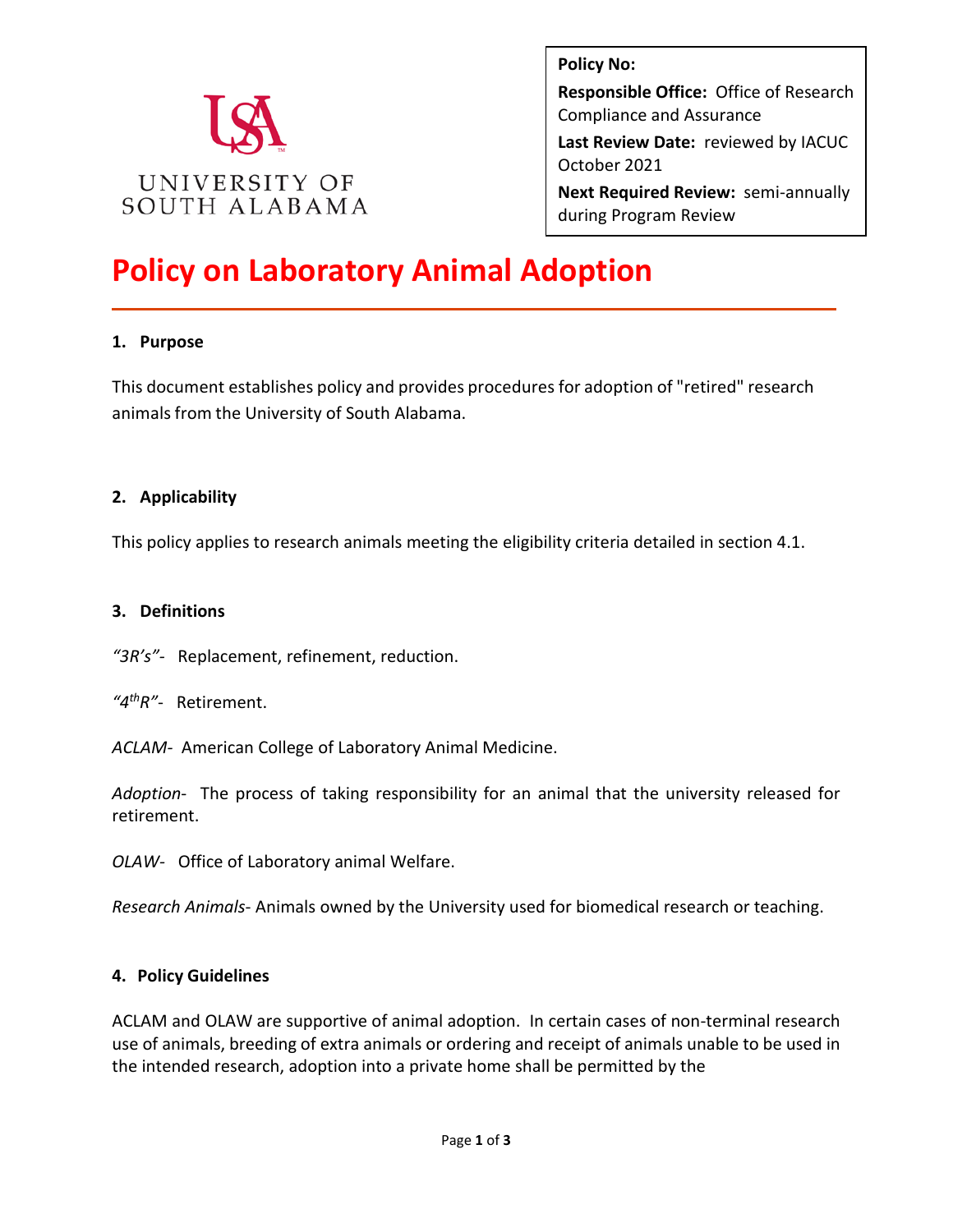University of South Alabama IACUC. Adoption is done in consultation with the principal investigator and orchestrated the Department of Comparative Medicine. Adoption is at the discretion of the Attending Veterinarian.

# **4.1 Eligibility**

- Animals that have undergone a major surgical procedure will only be adopted out at the discretion of the attending veterinarian.
- Animals which have been exposed to infectious microbes are not eligible for adoption.
- Animals must be adopted as personal or family pets only and may not be sold.
- Animals may not be used for any commercial purpose, including but not limited to exhibiting.
- Animals must not be used for food (human or animal consumption).
- The animal must be in good health and of acceptable behavior.
- The animal must be spayed/neutered prior to adoption.
- The adopter is willing to accept responsibility for any future medical care/support as may be required.

# **4.2 Potential New Owner Eligibility**

- University employees and students are eligible to adopt animals.
- Members of the public are eligible provided that they are referred by a university employee or student.
- Potential adopters will be screened by the veterinarian for their suitability, knowledge of the care of the type of animal, and qualifications.

# **5. Procedures**

# **5.1 Application Process**

• Forms

The potential adopter must complete the Questionnaire for Animal Adoption and the Animal Adoption Form. These forms are submitted to the IACUC/IBC Administrator or the Attending Veterinarian.

• Review of forms

The Attending Veterinarian and an additional IACUC Committee member will review the forms as submitted. The Attending Veterinarian will check references and meet with the potential adopter.

• Application approval The Attending veterinarian and committee member will make a recommendation to the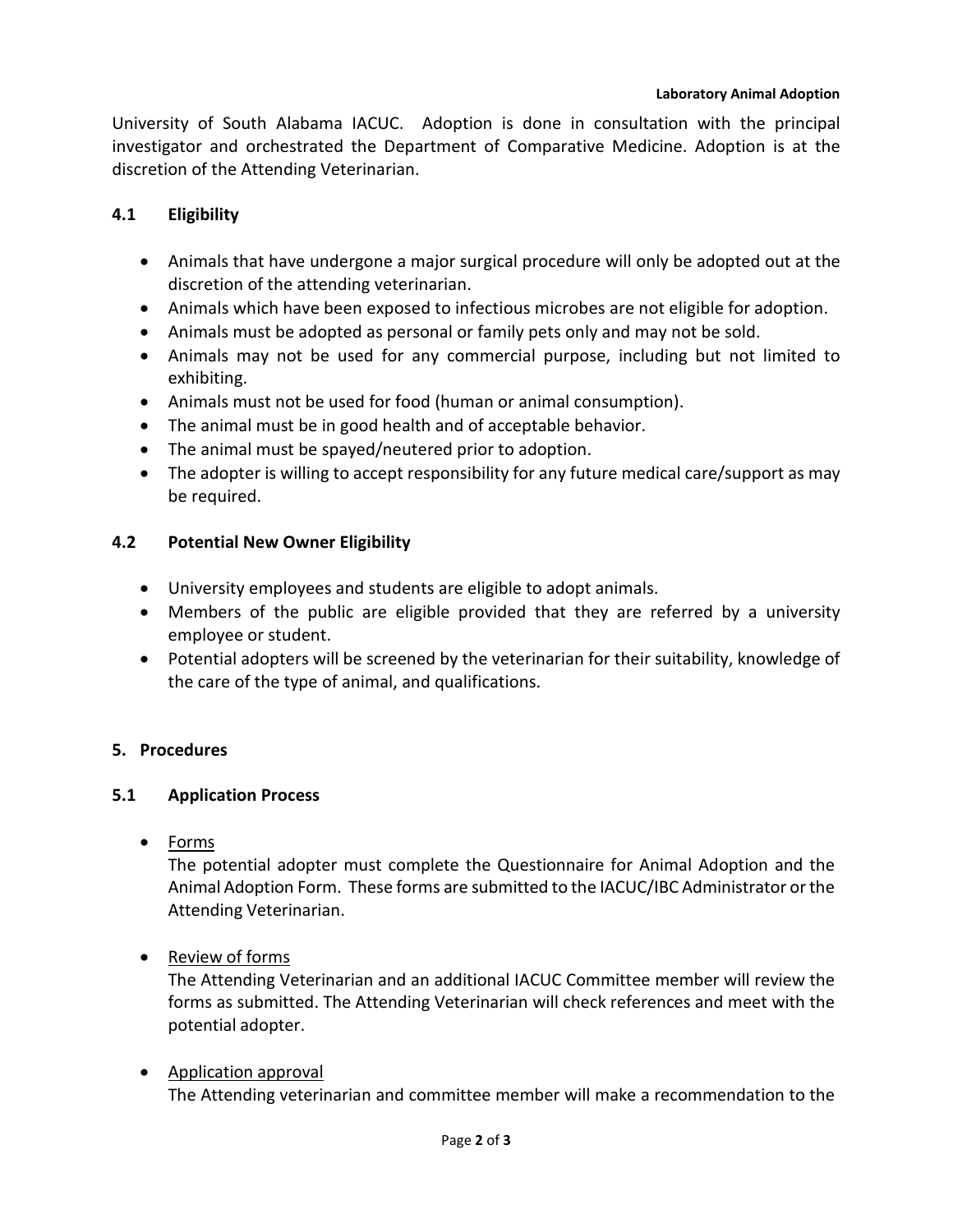IACUC at the next convened meeting. The animal cannot be adopted or leave the vivarium without IACUC approval.

• Required documentation for USDA species Form 7020 ("Record of Disposition of Animals other than Dogs and Cats") must be completed upon transfer of ownership to the adopter.

## **6. Enforcement**

The IACUC has final authority to approve or disapprove adoption applications. The Attending Veterinarian has final authority to assess an animal's eligibility. Once the research animal has been adopted and has been removed from the vivarium, the University cannot assume responsibility for the animal, even if the adopter must release the animal from his/her care (as stated in the Animal Adoption Form).

## **7. Related Documents**

ACLAM Position Statement on the Adoption of Research Animals: <https://www.ncbi.nlm.nih.gov/pmc/articles/PMC5710161/>

Homes for Animal Heroes: <https://homesforanimalheroes.com/>

Attachments: Questionnaire for Animal Adoption Animal Adoption From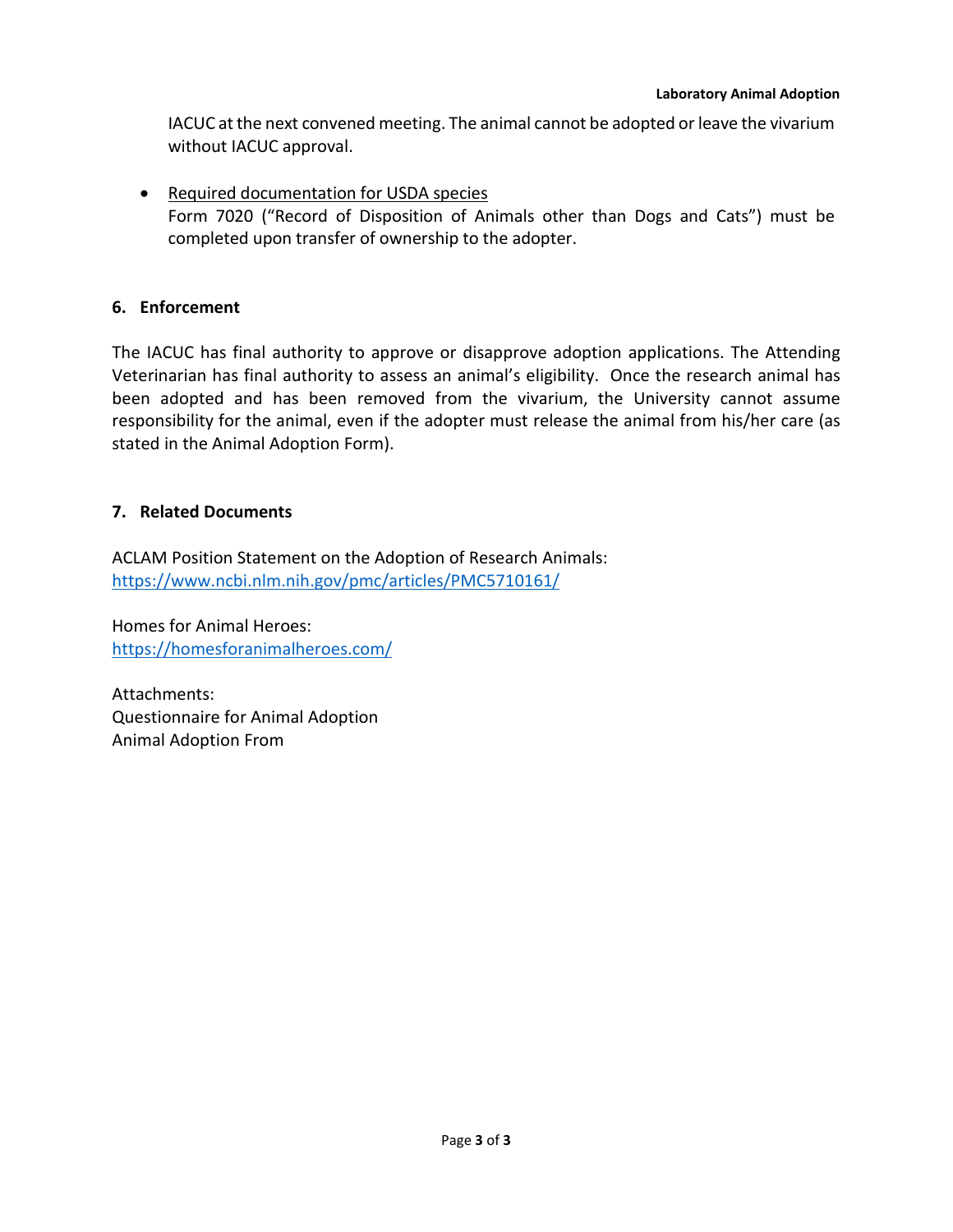Questionnaire for Animal Adoption

| Name:                                              |                                                           |  |  |  |  |
|----------------------------------------------------|-----------------------------------------------------------|--|--|--|--|
|                                                    |                                                           |  |  |  |  |
|                                                    |                                                           |  |  |  |  |
|                                                    |                                                           |  |  |  |  |
| E-mail:                                            | <u> 1980 - Andrea Andrewski, fransk politik (d. 1980)</u> |  |  |  |  |
|                                                    |                                                           |  |  |  |  |
|                                                    |                                                           |  |  |  |  |
| Check all that describe the prospective residence: |                                                           |  |  |  |  |

| Single-family home                                           |  |  |
|--------------------------------------------------------------|--|--|
| __ Apartment, duplex or other multi-family dwelling          |  |  |
| ___ I own my home                                            |  |  |
| _____I rent my home (does landlord allow pets?_______)       |  |  |
| __ Fenced yard                                               |  |  |
| Urban location                                               |  |  |
| <b>Rural location</b>                                        |  |  |
| Zoning restrictions on animals in prospective residence area |  |  |
|                                                              |  |  |
|                                                              |  |  |
|                                                              |  |  |

Where will the animal stay while you're at work? \_\_\_\_\_\_\_\_\_\_\_\_\_\_\_\_\_\_\_\_\_\_\_\_\_\_\_\_\_\_\_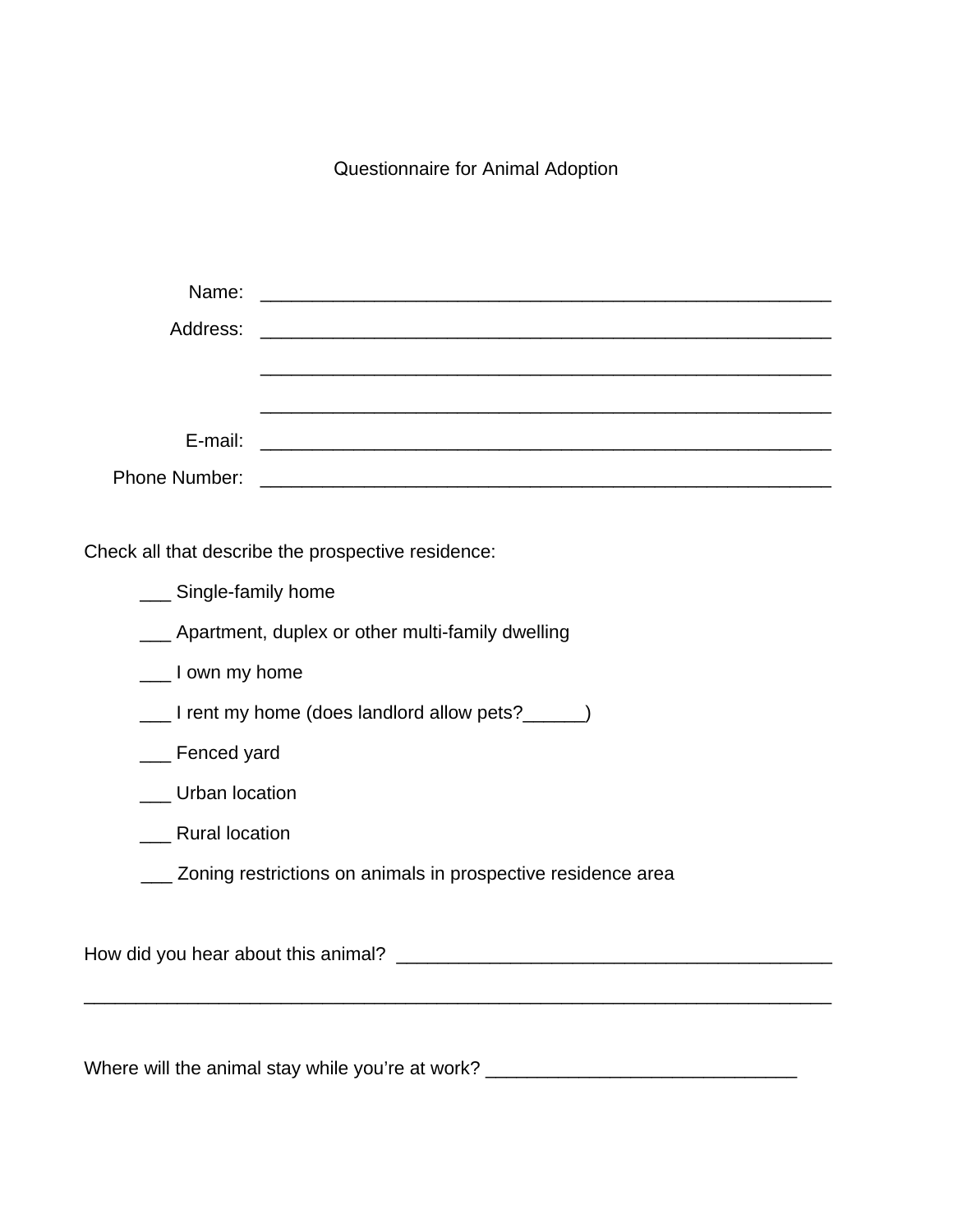| or picture of the enclosure if that is more appropriate. |                                                                                              |
|----------------------------------------------------------|----------------------------------------------------------------------------------------------|
|                                                          | <u> 1989 - Johann Stoff, amerikansk politiker (* 1908)</u>                                   |
|                                                          |                                                                                              |
|                                                          |                                                                                              |
|                                                          |                                                                                              |
|                                                          | Name the veterinarian who will provide health care for this animal once you have adopted it. |
|                                                          |                                                                                              |
|                                                          | Animal to be adopted: Species: __________________________Gender: ______ID: ____________      |
|                                                          |                                                                                              |
|                                                          |                                                                                              |
|                                                          |                                                                                              |
|                                                          |                                                                                              |
| Date                                                     |                                                                                              |
| <b>Recommendation for FCR:</b>                           |                                                                                              |
| _______ Approve adoption                                 | Disapprove adoption (give reasons below)                                                     |
|                                                          |                                                                                              |
|                                                          |                                                                                              |
|                                                          |                                                                                              |
| Signature of IACUC member                                | Signature of IACUC member                                                                    |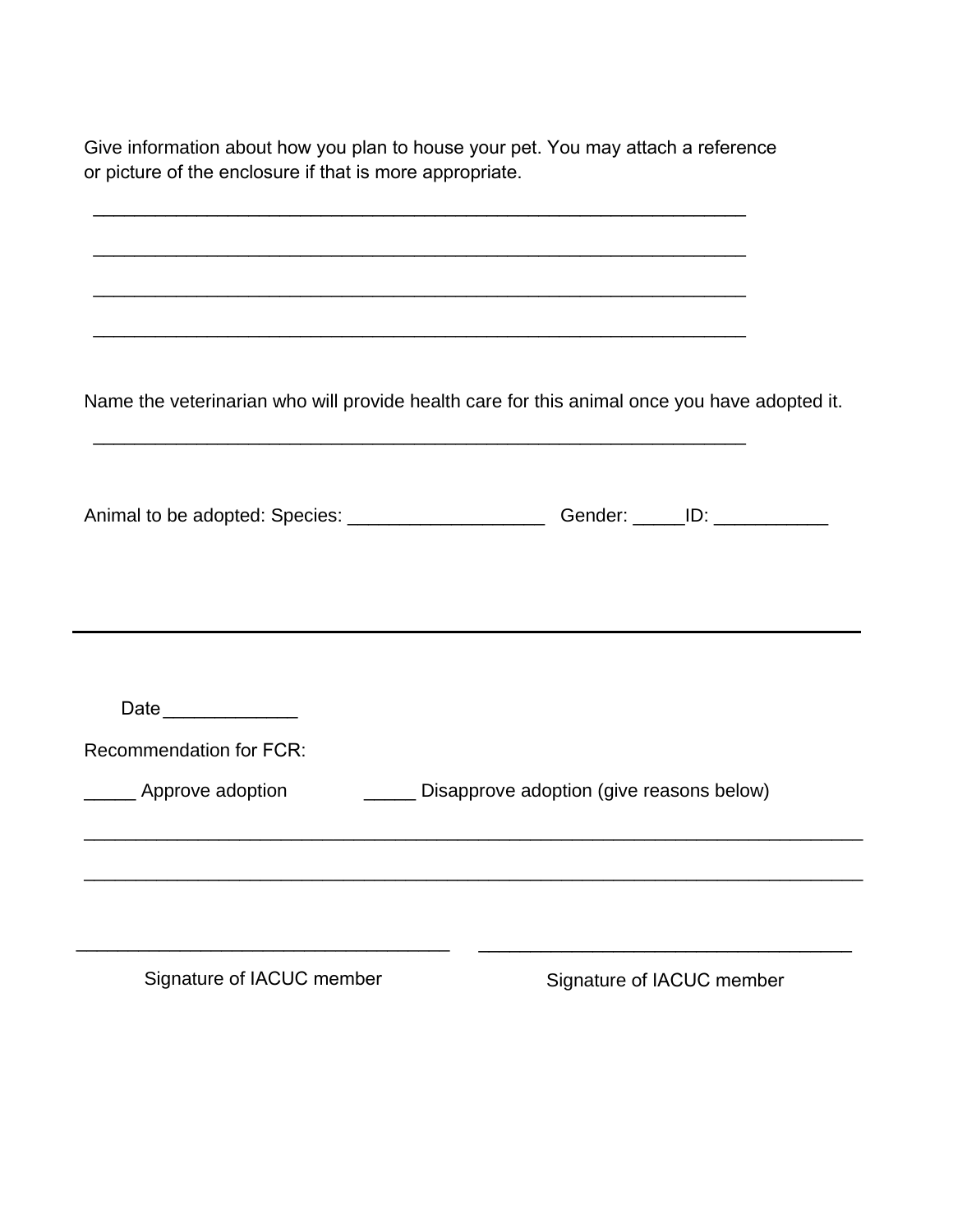## **Animal Adoption Form**

- 1. I accept the adoption of the animal described below from the University of South Alabama (USA). I understand that health problems may exist and that USA does not make any expressed or implied guarantees relative to the health or temperament of the animal.
- 2. I accept responsibility for the care of the animal described below and will make all reasonable attempts to care for this animal in a manner that is generally considered appropriate for a pet of this species.
- 3. The animal described below is to be a pet for me and my immediate family. I understand that it is not to be sold, given away, or otherwise released from my care unless extreme circumstances require the same. If the animal described below must be released from my care, I will make every attempt to secure a satisfactory home environment for it. I am aware that USA cannot accept the animal in the case that it must be released from my care.
- 4. I acknowledge and accept that:
	- Owning, possessing and caring for any lab animal carries with it certain inherent risks that cannot be eliminated regardless of the care taken to avoid injuries.
	- The animal may have been the subject of research.
	- Animal behavior is unpredictable and animals may injure people, other animals or property.
	- The animal may carry or be infected with organisms, bacteria or protozoa, which can cause problems in humans.
	- There is no way to write a complete list of all possible risks of owning and caring for any animal, including this animal.
- 5. Even though I have been informed of all this, I am willing to assume all risks of owning, possessing and caring for the animal, **including the risk of harm to any third parties.** Accordingly, I assume responsibility and agree to hold harmless USA and its trustees, officers, employees, and agents, regarding any claim, costs, liabilities or expenses of any kind that may arise from my adoption, possession or control of the animal described below.
- 6. I have read and understand the foregoing and voluntarily sign this Animal Adoption Form with full knowledge of its significance and intending to be bound by its terms. I have had an opportunity to consult with a lawyer or other advisor of my choice before signing.

| Species:                 |                                 |         | Breed or Type:                                                                                             |  |  |
|--------------------------|---------------------------------|---------|------------------------------------------------------------------------------------------------------------|--|--|
| Identifying Marks/Color: |                                 |         |                                                                                                            |  |  |
|                          | Sex: Age:                       | Weight: | Source of Animal (Protocol #):                                                                             |  |  |
|                          | Vaccination History of Animal:  |         |                                                                                                            |  |  |
|                          | Medical/Behavioral Information: |         |                                                                                                            |  |  |
|                          |                                 |         |                                                                                                            |  |  |
|                          |                                 |         |                                                                                                            |  |  |
|                          | <b>Person Adopting Animal</b>   |         |                                                                                                            |  |  |
|                          |                                 |         | For dog and cat dispositions only -- the Animal Welfare Act requires the following additional information: |  |  |

Method of transportation (circle) Car Truck Other (describe) Name of owner of vehicle <u> 1990 - Johann Barn, mars ann an t-A</u> Vehicle License Number/State Drivers License (or State ID) Number